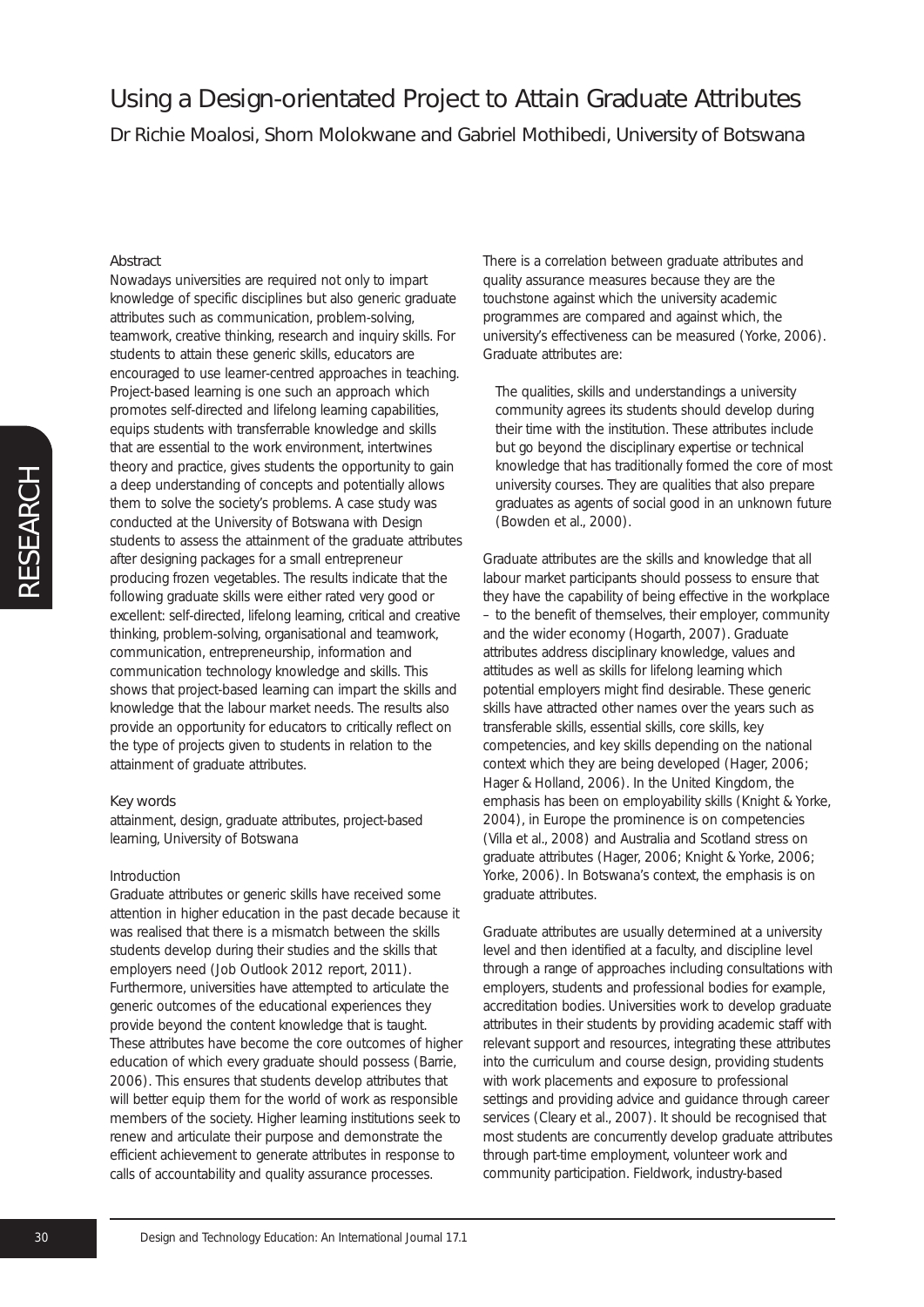learning, sandwich years, cooperative education, work placements and internships are some methods universities use to equip students with knowledge of current workplace practices. The stronger the link between universities and industry, the greater the opportunities will be to integrate and develop graduate attributes in students. Cleary et al. (2007) outlined the following as the key skills employers require in Australia: Communication skills; teamwork skills; problem solving skills; self-management skills; planning and organising skills; technology skills; life-long learning skills and initiative and enterprise skills.

There is strong research evidence which underscores that discipline-specific knowledge is no longer sufficient for graduate employability (Hager etal., 2002; Treleaven & Voola, 2008). For example, in a study conducted by Garner & Duckworth (2000) on design engineering graduates and their employers in the United Kingdom revealed a deep dissatisfaction with current graduate profiles. The employer's criticism included some of the following actions necessary for graduates to possess the qualities needed: • improve their listening skills;

- improve higher-quality written, graphic, and verbal
- communication; • be critical of their own work and contributions;
- develop a greater ability to take other people's ideas on board;
- develop an ability to muster a reasoned defense of their contribution.

The aforementioned authors further suggest that graduates success in their jobs depends more on graduate attributes than a narrow discipline-specific degree.

A recent study conducted in the United States by the National Association of Colleges and Employers projected the skills that will be needed by employers in 2012 (Job Outlook report 2012, 2011). The survey involved 244 organisations that hire new graduates from institutions of higher learning. Employers rated the skills on a 5-point scale, where  $1 = \text{not import}$ ;  $2 = \text{not very important}$ ; 3  $=$  somewhat important and  $5 =$  extremely important. The following are the top ten skills which employers' will be looking for in new graduates (Job Outlook 2012 report, 2011):

Table 1 shows that employers rated the following as the top three attributes they will be looking for in new graduates: Ability to work in a team structure, ability to verbally communicate with persons inside and outside the organisation and the ability to make decisions and solve problems. The two least important attributes are the ability to create and/or edit written report and the ability to sell or influence others.

| Graduate attribute                                                                     | Weighted average rating |
|----------------------------------------------------------------------------------------|-------------------------|
| Ability to work in a team<br>structure                                                 | 4.60                    |
| Ability to verbally communicate<br>with persons inside and outside<br>the organisation | 4.59                    |
| Ability to make decisions and<br>solve problems                                        | 4.49                    |
| Ability to obtain and process<br>information                                           | 4.46                    |
| Ability to plan, organize and<br>prioritise work                                       | 4.45                    |
| Ability to analyse quantitative<br>data                                                | 4.23                    |
| Technical knowledge related to<br>the job                                              | 4.23                    |
| Proficiency with computer<br>software programmes                                       | 4.04                    |
| Ability to create and/or edit<br>written report                                        | 3.65                    |
| Ability to sell or influence others                                                    | 3.51                    |

*Table 1. Employers rating of graduate attributes*

# Assessment of graduate attributes

There is limited uptake on developing assessment instruments for graduate attributes. This could be attributed to various reasons such as: testing of graduate attributes in most universities is voluntary and therefore, universities are under no obligation to use them (Ballantyne et al., 2004). Some universities assert that administering such an instrument is very expensive when the curricula are already overcrowded (Chanock et al., 2004). Furthermore, employers are not familiar with such assessment tools and they do not utilise the assessment reports (Cleary et al., 2007). Some of the assessment instruments used by some universities include some of the following:

# Graduate Skills Assessment

The graduate skills assessment is used to assess university students' generic skills. The test is administered upon university entry and exit. It has four specific areas: problem solving, critical thinking, interpersonal understanding and written communication (Cleary et al., 2007). The rationale behind the entry and exit tests is that students who sit both tests will have a measure of the value added to their skills by their university studies, and the institution will be able to identify the skills gained by their graduates (Boud & Falchikov, 2005). The test consists of a two-hour multiple choice test (similar to that of other psychometric tests) and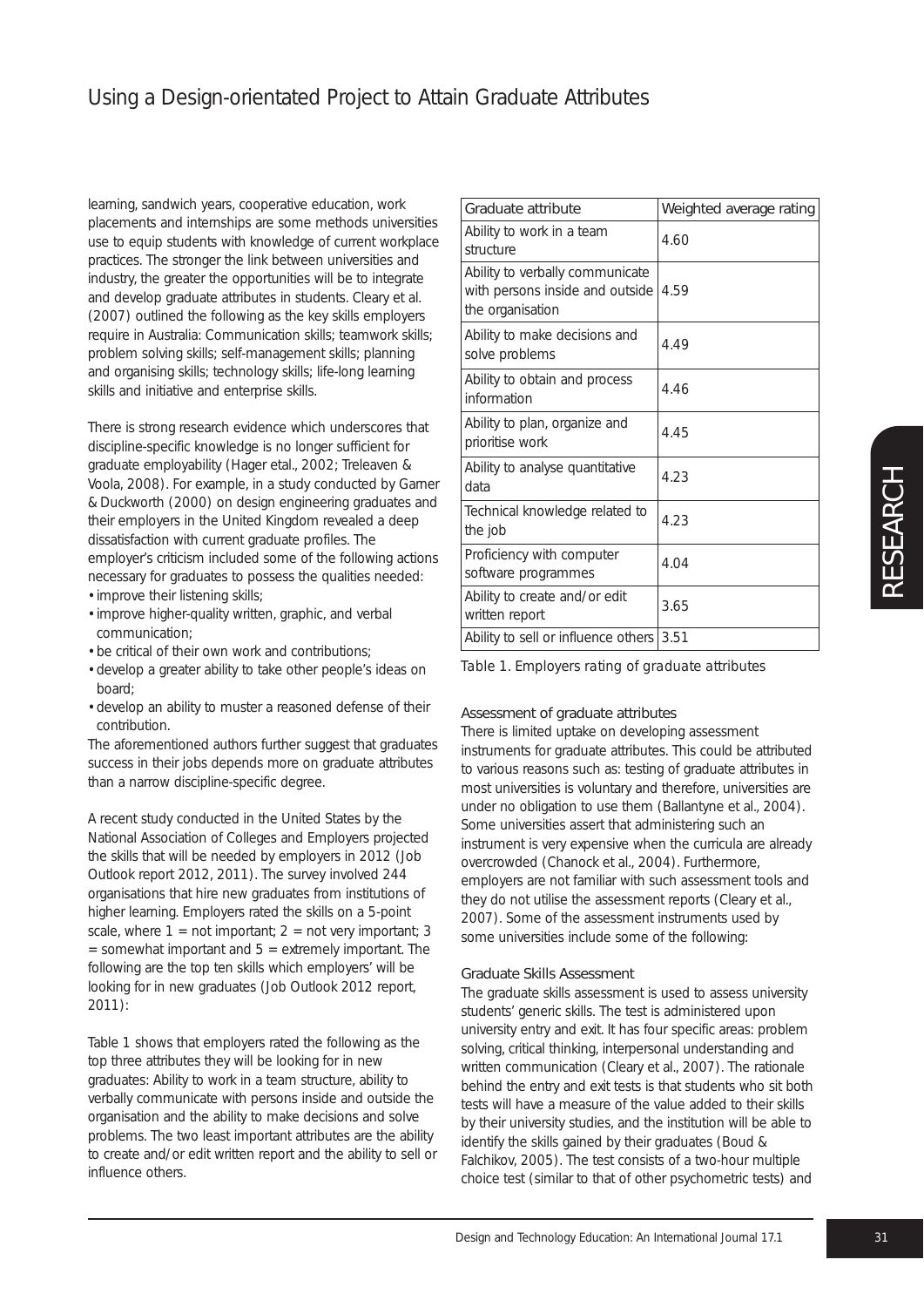a one-hour written test. Chanock et al. (2004) argues that this assessment has limited capacity to measure the way in which skills will be applied in the really work environment.

#### Employability Skills Profiler

This type of assessment objectively assesses a job seeker against a nationally-consistent generic skills framework, and then matches the job seeker's employability skills to the employability skills required in various occupations (Cleary et al., 2007). This online questionnaire that produces three reports: a job options report, a job fit and development report and an employability skills profile. This assessment needs redevelopment so that it closely fit the graduate context. It is most useful as a careers guidance tool for students thinking about how to reorient their career choices (Boud & Falchikov, 2005). However, the employability skills profiler measures an individual's aptitudes or innate strengths, rather than what has been learned through a university education. As an online multiple choice test it is more limited than the graduate skills assessment in that it does not include a written test.

There are weaknesses on the assessment tools discussed, and what is needed is a robust reliable and valid instrument that will be enables: (a) students to do their self-assessment, (b) academic staff supervisors to assess students in an authentic business setting and professional environment and (c) industrial workplace supervisors to provide feedback on the student performance. This type of assessment will allow the workplace supervisors and the academic staff supervisors to gauge how much they apply their graduate attributes in the work environment and assess discipline-specific skills.

#### Importance of graduate attributes in the curriculum

According to the University of Tasmania (2009), the focus of graduate attributes in the curriculum includes some of the following:

- It is no longer sufficient for graduates to simply acquire disciplinary knowledge to guarantee them a job at the completion of the undergraduate degree.
- Increasingly, employers expect their potential employees to be able to function efficiently in an ever-changing work environment. Graduates must be able to solve problems, communicate effectively with clients and colleagues, work in teams, think critically, be creative and have sound information technology skills.
- Nowadays, knowledge becomes obsolete quickly. Graduates must be versatile and adaptable to everchanging work environment. They need to become lifelong learners, open to new ideas and new ways of learning and thinking.
- Graduates need to achieve and demonstrate to

employers their acquisition of graduate attributes that can be applied in a number of contexts.

On the contrary, Barrie (2006); Green etal. (2009) and Haigh & Clifford (2010) report that there are some academics that believe that generic graduate attributes are learnt as part of a discipline-specific knowledge while others view the same as a separate precursor to learning that should be addressed by an additional, remedial curriculum. Moreover, such academics view the inclusion of graduate attributes in the curriculum as imposition and time consuming and unlikely to be tolerated.

### University of Botswana graduate attributes

The University of Botswana *Learning and Teaching Policy* (2008) identified relevant generic graduate attributes to be acquired by students in order to respond effectively to society's needs. The attributes represent the skills, knowledge, abilities, values and qualities that must be developed by students at the end of the study period at the University of Botswana irrespective of the discipline. The University of Botswana believes that the identified set of generic graduate attributes should be integrated into the curriculum design and evaluation processes. All programmes in the University of Botswana must encompass the following graduate attributes:

- Information and communication technology knowledge and skills
- Self-directed, lifelong learning skills;
- Critical and creative thinking skills;
- Problem-solving skills;
- Communication skills;
- Entrepreneurship skills;
- Organisational and teamwork skills;
- Research skills;
- Social responsibility;
- Leadership skills;
- Interpersonal skills;
- Cross-cultural skills;
- Accountability and ethical standards.

#### Benefits of graduate attributes in the curriculum

Evidence from the literature support the fact that, there are benefits to be obtained from integrating graduate attributes in the curriculum (Barrie, 2006; Holmes, 2002; Bowden et al., 2000; Hogarth, 2007; Goldsworthy, 2003; Hager & Holland, 2006). Some of the benefits include the following:

• If graduate attributes are integrated in the curriculum, the institutions of higher learning will be in a position to meet employers' needs by producing a competent workforce. These professionals will possess broad capabilities in addition to discipline-related skills.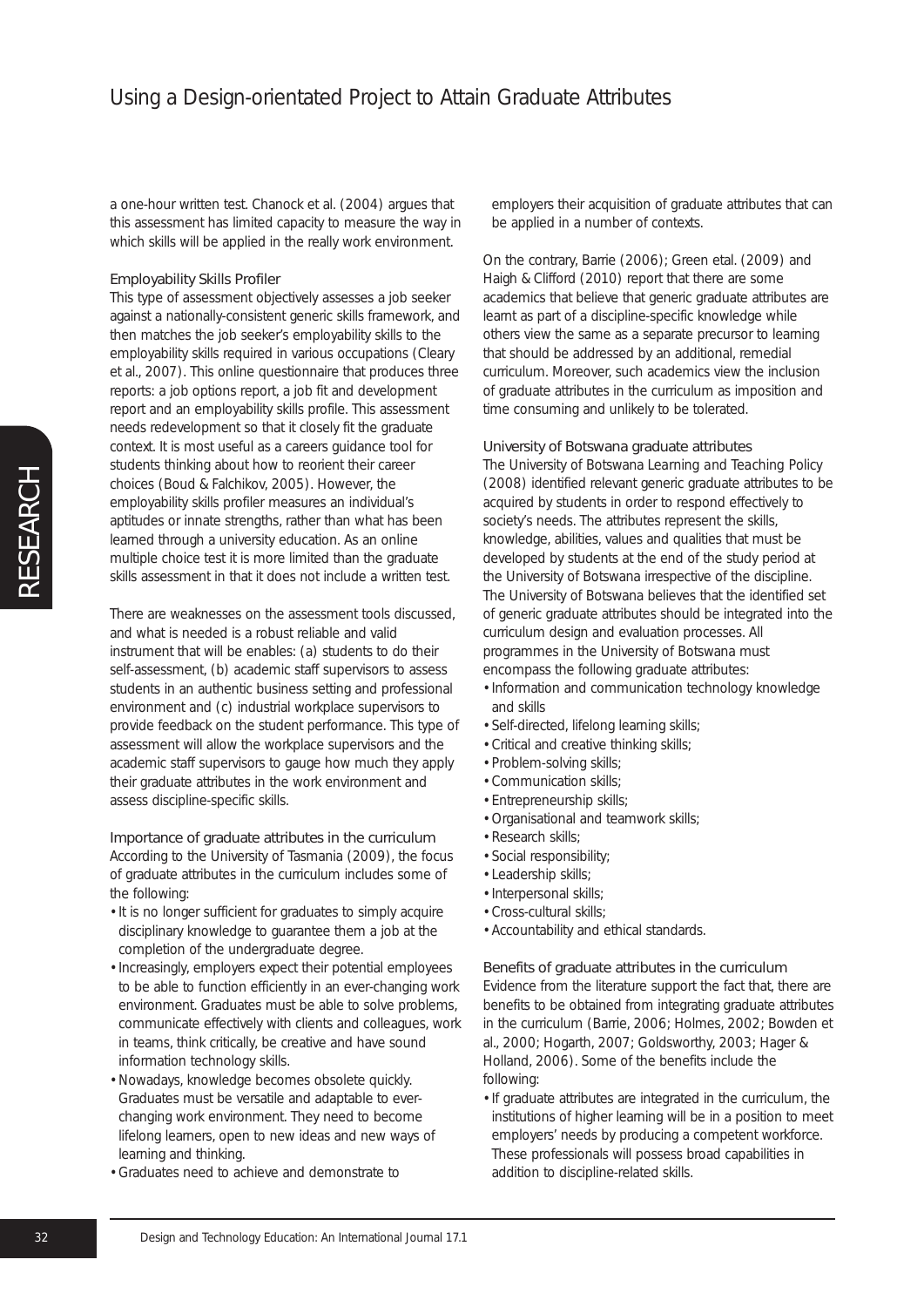- Students will be well grounded for the ever-changing work environment by acquiring a broad range of skills such as effective communication, problem-solving, critical thinking and teamwork skills (Nettleton et al., 2008).
- Mapping graduate attributes focuses curriculum planning, implementation and evaluation. Curriculum design, teaching and learning strategies and assessment activities will reflect a commitment to supporting students to achieve graduate attributes as well as discipline-related knowledge and skills.

#### Teaching and learning approaches

The integration of the graduate attributes has led to a range of variations from teacher-centred to learner-centred approaches and the learning community engagement approaches, with the resultant differences in the quality of the learning outcomes achieved (Barrie, 2004). This change is necessitated by the fact that some generic skills are complex and interwoven aspects of human ability, which are difficult to explicitly teach or assess in the traditional way. Therefore, it is useful to develop teaching strategies that will effectively promote the development of graduate attributes (Barrie, 2007; Hager et al., 2002; Goldsworthy, 2003). The agenda of universities has now shifted to producing students who can demonstrate disciplinary knowledge as well as generic graduate attributes. This obviously challenges the educator's role in the classroom. Do students develop such attributes independently or is there a role for educators to guide students in developing these attributes? The emphasis should be on how these attributes can be acquired or developed by students and the role of teaching strategies used by the educators to foster such attributes. Barrie (2007) argues that it is important for educators to understand the teaching and learning of such attributes that is; what is it that is taught/learnt and how is it taught/learnt?

Barrie (2004; 2007) reports that for many educators, the idea that graduate attributes should be a focus of their teaching is not one to which they subscribe, not because they are resistant or unaware of how to teach, but because their understanding of the nature of graduate attributes is incompatible with their understanding of what university teaching and learning is all about. Barrie et al., (2009) further argue that despite the rhetoric of graduate attribute policy and the espoused claims of statements of course learning outcomes, the reality is that teaching in some courses has not changed from a model of transmission of factual content.

#### Project-based learning approach

Learner-centred approaches to teaching have been used by educators to assist students to attain generic graduate attributes. For example, the Project-Based Learning (PBL) is one such learner-centred approach which enables students to connect knowledge, skills, values and attitudes and construct knowledge through a variety of learning experiences (Lam et al., 2009; Buck Institute for Education (BIE), 2003; Barron, 1998; Bumenfeld et al., 1991; Brears & O'Sullivan, 2011; Duch et al., 2001). Therefore, PBL provides the contextual environment that makes learning exciting and relevant.

PBL is a systematic teaching method that engages students in learning essential knowledge and life-enhancing skills through an extended, learner-influenced inquiry process structured around complex, authentic questions and carefully designed products and tasks (BIE, 2003).

Brears & O'Sullivan (2011) state that the philosophical foundation for PBL aligns with cognitive theories argued by John Dewey of learning by doing that is, emphasising practical experience in learning. In PBL students work in small collaborative groups tackling complex tasks based on challenging driving questions that are anchored in a realworld problem. Educators act as facilitators of the learning process. Students participate in design, problem-solving, decision making or investigating activities to meaningfully address the driving question (Blumenfeld et al., 1991). On the same note, Lam et al. (2009); BIE (2003); Marx et al. (1994) also emphasise that students pursue solutions to a problem by asking and refining questions, debating ideas, making predictions, designing solutions by using technology, collecting and analysing data, drawing conclusions, communicating their findings to others, asking new questions and creating products (Figure 2). PBL gives students the opportunity to work relatively autonomously over an extended period of time and culminate in realistic products.

The PBL model proposes that students go through an extended process of inquiry in response to a complex question or problem. In implementing the model, there should be room to allow the students voice and choice in decision making. In meticulous projects, there should be measures put in place to ensure careful planning, management and proper assessment procedures to assist students learn key academic content and practice 21st century generic skills.

Project-based learning promotes self-directed and lifelong learning capabilities, increases students' motivation, equips students with transferrable knowledge and skills that are essential to the work environment, intertwines theory and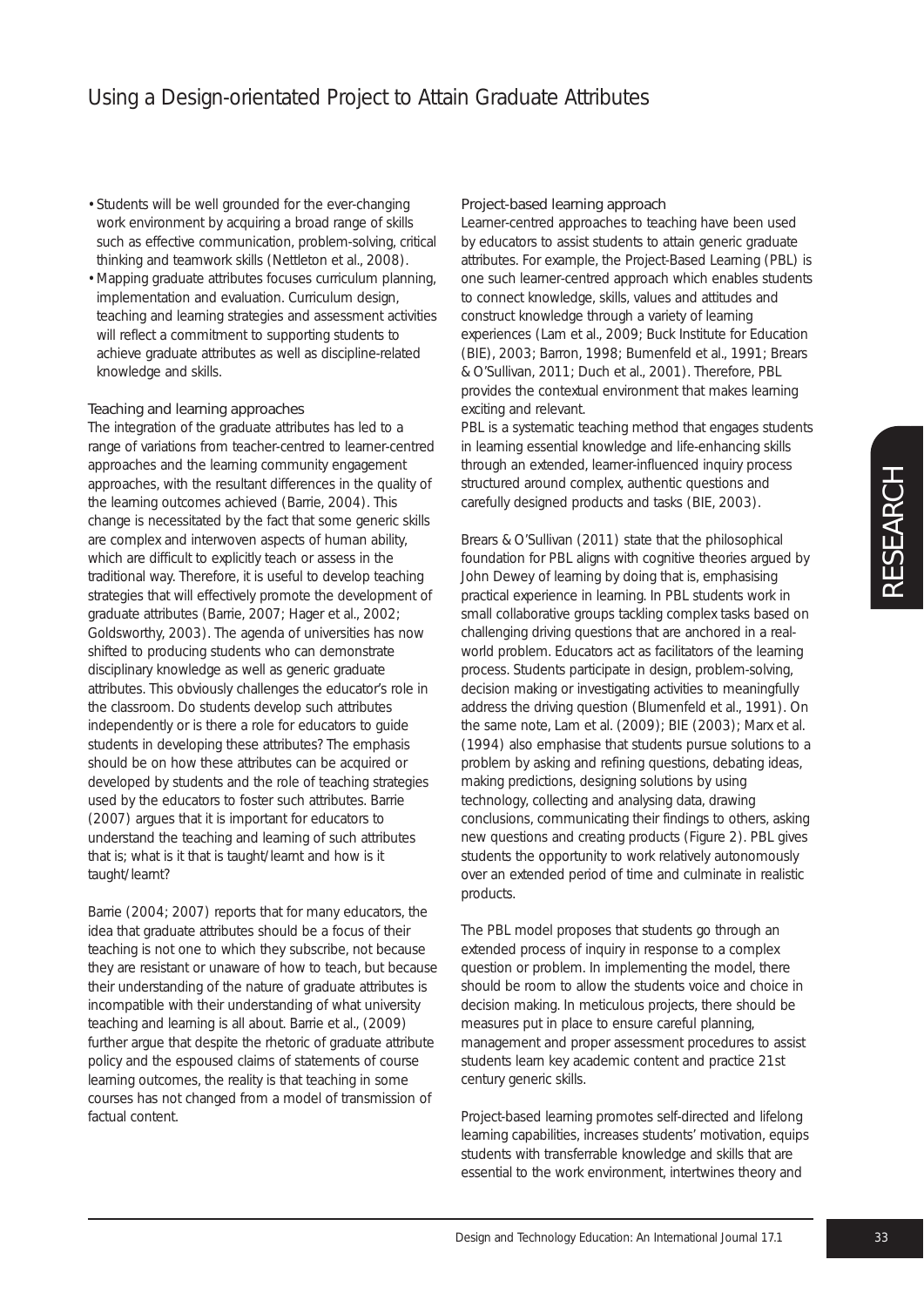practice, enable students to gain a deep understanding of concepts and allow students to solve the society's problems (Lam et al., 2009; Hmelo-Silver, 2004; Grant, 2002; Savage et al., 2009; Brears & O'Sullivan, 2011).

### Project-based learning in practice

Prince & Felder (2006) report that a number of institutions have made PBL the focus of many or most of their engineering programmes and this includes the universities of Aalborg and Roskilde in Denmark, Bremen, TU Berlin, Dortmund and Oldenburg in Germany, Delft and Wageningen in Netherlands, Monash and Central Queensland University in Australia and Olin College in the United States. A number of studies offer evidence that most students who experience PBL eventually come to favour it over traditional methods (Vernon & Blake, 1993; Dods, 1997; Lieux, 1996; Hung etal., 2003; Caplow etal., 1997). Furthermore, other scholars argue that PBL leads to positive retention outcomes, develops skills and an understanding of interconnections among concepts, develops deep conceptual understanding, enables students to apply appropriate metacognitive and reasoning strategies, develops teamwork skills and promotes selfdirected learning (Prince & Felder, 2006; Gijbels etal., 2005; Vernon & Blake, 1993; Chung & Chow, 2004, Sharp & Primrose, 2003; Blumberg, 2000).

At the University of Queensland, Jolly (2009) states that 82% of the first year students who participated in the PBL challenge organised by the Engineers without Boarders (EwB) felt that the project exposed them to real-life experiences. Students were highly motivated by the opportunity to improve the lives of other human beings and they enjoyed being problem-solvers as well as the development of friendships by working together in teams. The EwB challenge is a national design project done by 26 universities across Australia and New Zealand. The project is targeted to first year university students to provide them with an opportunity to learn about design, sustainable development, teamwork and communication through reallife and inspiring sustainable development projects. Graham (2009) reports that a number of partner universities involved in the EwB project point out that this is the most successful project-based learning experience in their curriculum.

According to Mills & Treagust (2004) the reviewed published evaluation of the PBL in design and engineering indicates that students have a better understanding of issues of professional practice as well as demonstrate their abilities to apply their acquired learning skills to realistic problems. The outcomes for the PBL taught students could be attributed in part to their perception of greater support

from their lecturers, a factor known to have a positive impact on both performance and attitudes (Prince & Felder, 2006).

#### Project-based learning and the design process

There is a symbiotic relationship between the PBL and the design process. Both approaches equip learners with knowledge, skills, values and attitudes through self-directed lifelong learning enquiry. Some researchers (Doppelt, 2009; Thomas, 2000; Dym etal., 2005) posit that both processes:

- Start with a challenge or need to be solved;
- Engage students in a constructive investigation which involves design, problem-solving; decision-making, discovery, model-making processes and presentations;
- Involve students-driven projects which are the central teaching strategy used to learn core concepts of the discipline;
- Engage students in realistic projects thus incorporating real-life challenges where the focus is on authentic problems and the solutions generated have the potential to be implemented.
- Both processes have the potential to enhance deep understanding because students need to acquire and apply information, concepts and principles.

However, the point of difference between the two approaches is that the PBL has a stage in its process which requires students to learn and practice 21st century generic skills (Figure 2). Such skills follow under these domains: information and communication technology, cognitive skills, inter-personal skills, self and task management skills and personal characteristics. Under this particular stage, students need to reflect on and discuss the skills that are cultivated and reinforced in the project. Students will be introduced to the teaching strategies essential for fostering these skills. Thereafter, students can reflect on how these skills and teaching methods relate to their own practice and experiences (Blumenfeld et al., 1991). On the contrary, the design process does not have a specific stage which is similar to the project-based learning which deals with the acquiring of generic graduate attributes. It can be assumed that these skills are embedded within the design process.

The focus of this paper reports on the feedback students gave as part of the attainment of the different graduate attributes after undertaking a design-orientated project. The authors reflect on the self-assessment of students feedback about the impact of project-based learning can have on attaining graduate attributes as well as lessons learnt from undertaking a client-driven project.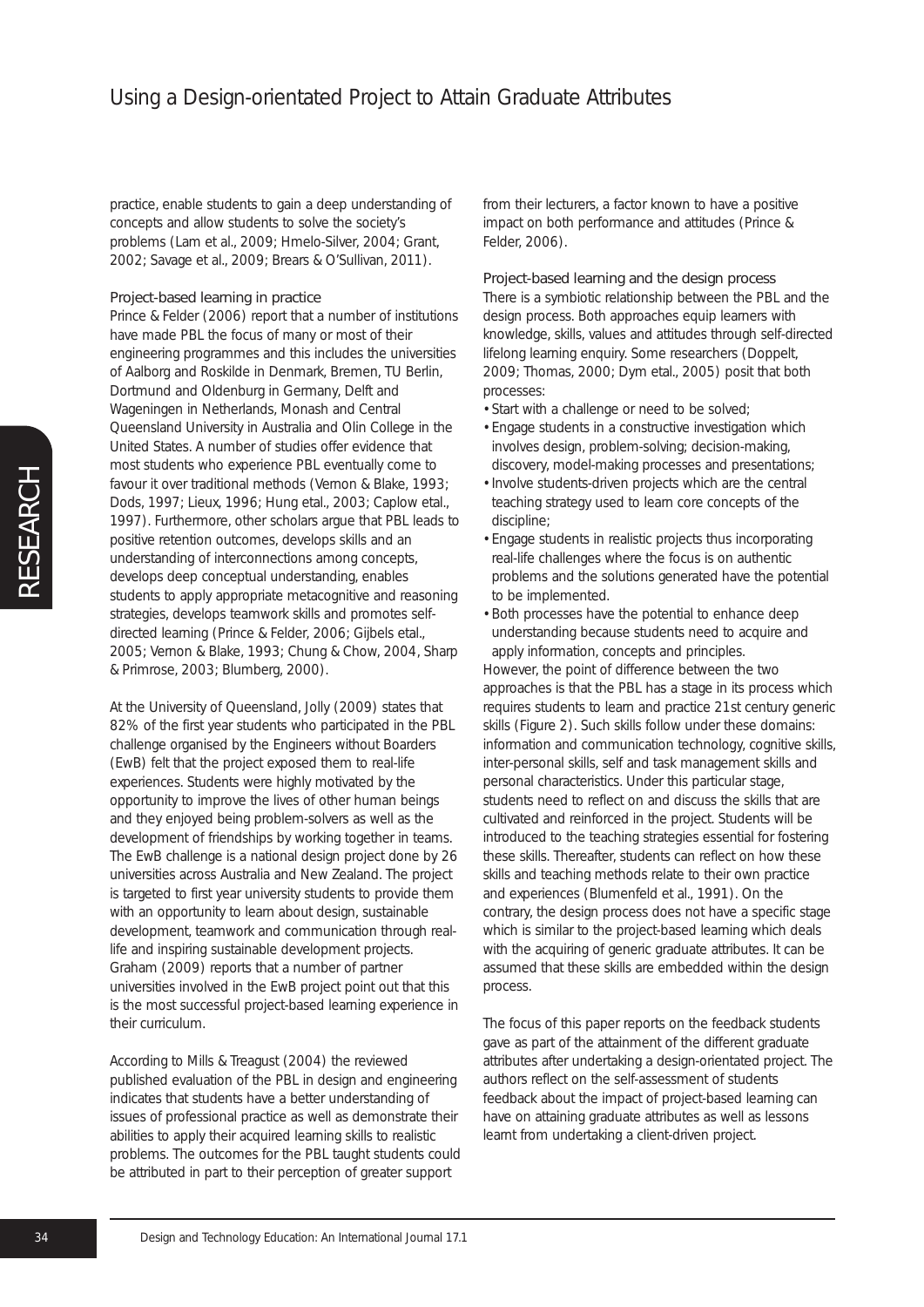#### Research Method

A case study was conducted at the University of Botswana with 21 fifth year Bachelor of Design students. The structure of the design programme is illustrated at Figure 1. The structure of the programme has a science base at first year level. In the second year, students do a common engineering foundation with the introduction of a few design courses. From third to fifth year, students then focus on core design courses.



*Figure 1. Structure of the Bachelor of Design programme at the University of Botswana (Molokwane et al., 2009)*

The project was conceived under a packaging design course they took as an option in their programme. A case study was chosen to be used in this study because it is an empirical inquiry that investigates a phenomenon within its real-life context (Yin, 2003). The approach allows the researcher to explore individuals or organisations, through interventions, relationships, communities or programmes and supports the deconstruction and the subsequent reconstruction of various phenomena (Baxter & Jack, 2008; Yin, 2003). Close collaboration between the researcher and participant enables participants to tell their stories (Crabtree & Miller, 1999). It is through these stories that participants are able to describe their views of reality and this enables the researcher to better understand the participant's action. When this approach is applied correctly, it becomes a valuable method of design research to develop theory, evaluate programmes and develop interventions because of its flexibility and rigour.

#### Sampling

A small up-coming entrepreneur was identified through the assistance of the Local Enterprise Authority, an organisation tasked with promoting entrepreneurship and Small Medium Micro Enterprises (SMME) in Botswana on an opportunistic basis. The entrepreneur was also selected on the basis of easy accessibility to design students, and financial constraints.

#### Procedure

The procedure of the study involved students being given a brief to design packages of the following frozen products produced by the entrepreneur: bream fish, bream fillets, mixed vegetables, stir fries, diced butternuts and potato chips. After students had been given the design brief, they were divided into five groups of four students each and their task involved auditing the brand, drawing up an appropriate design strategy, designing the company's brand and stationary and packages. During the designing of the project, there were three presentations in which the entrepreneur and users were involved to give their feedback. After the first presentation, one signature was selected to be used in all the products. All groups were to refine their package design concepts using the selected signature and incorporate input from the entrepreneur and users. This made the product more focussed. After the second presentation, the best package design concepts for each product were selected from all the groups. Thereafter, there were minor refinements which were done as per the feedback from the entrepreneur and users. The third presentation involved refining the signature and designs and delivering the final artwork to the entrepreneur.

#### Instruments

At the end of the design project, a questionnaire was administered to students based on a five-point scale. Students rated the level of attainment of the 14 graduate attributes outlined in the Learning and Teaching Policy of the University of Botswana (2008) against the five point scale. A score of 1 represented (poor) attainment, 2 (satisfactory), 3 (good), 4 (very good) and 5 (excellent). Furthermore, students reflected on some open-ended questions on what they liked about the project, explained why they have rated some graduate attributes 2 or below and outlined what aspects can be improved in future design projects.

#### Data analysis

All quantitative items were analysed using SPSS software. The data analysis concerning students' attainment of graduate attributes was done by calculating the mean scores on the attitude scale. To achieve this, numerical scores were assigned to five response options given to each item on the attitude scale. Then data was entered into SPSS data editor for analysis. The main aim was to find out how the objects of the study (students) and the variables of the study (questions on graduate attributes) are related to each other. The data on attaining graduate attributes was analysed by using frequencies, means and percentages. Qualitative data was coded and analysed using Atlas.ti software and reported in emergent themes. The overall data was presented in terms of tables, graphs and text.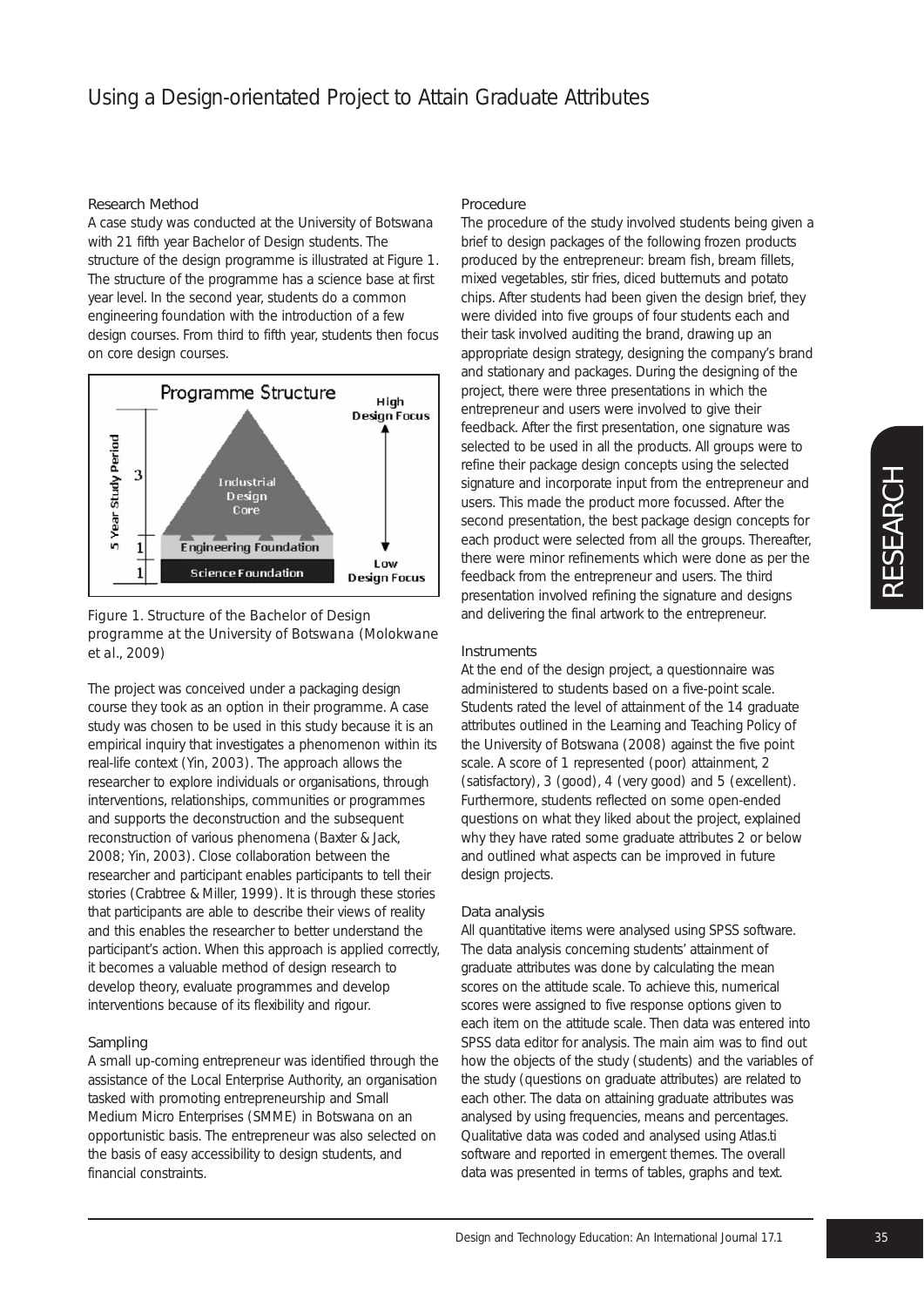

*Figure 2. Project-based learning model (BIE, 2003) Figure 3 Design process (after Design Council, 2005)*

### **Results**

The project was conceived using the PBL model (Figure 2) in conjunction with the design process (Figure 3). Figure 3 maps the divergent and convergent stages of the design process, showing the different modes of thinking designers use (Design Council, 2005). The combination of the PBL model and the design process resulted in an appropriate business-design solution for the entrepreneur (Figure 4). The iterative design process (Figure 4) was developed for this project because when solving the identified design problem, it was necessary to go back to the previous steps at any given point in the process. This was done because the chosen concepts at times proved unworkable for a numbers of reasons and it required redefining the problem, collecting more information or generating different concepts.

The business-design model (Figure 4) starts with the project initiation it is basically the problem identification and definition stage with the entrepreneur. The entrepreneur outlined the needs and goals of the project as well as provided relevant background information on the products being sold such as nutritional value of different vegetables and fish. This stage also involved planning sessions on how the project should be managed and developed. The research phase involved students conducting user and market research. It is important to incorporate the needs of the users in the development of the new package designs. This assisted in assessing the competitive landscape of similar package designs as well as to assess the current trends used in package design. The synthesis stage involved the analyses of the data collected during the research phase. The data was presented to the entrepreneur for input and approval. This

information provided a springboard for creativity in conceiving new innovative designs. The design and development stage included conceiving several concepts and then presenting them to the entrepreneur to select the most promising concepts for development. Furthermore, the promising concepts were refined and developed into a single concept. The refined concept was presented to the entrepreneur for approval and further modifications were made. The implementation and delivery stage involved the ultimate approval of the refined concept by the entrepreneur. The package designs were then prepared for printing and handed over to the client to start marketing the products. The students and the client had a debriefing meeting to review the outcome of the project.



*Figure 4. Business-design process*

Throughout the three core stages of exploratory, generative and evaluative, the graduate attributes were identified and reflected upon at each stage. This ensured that there is a conscious effort to encode the graduate attributes throughout the process (Figure 4). During the project,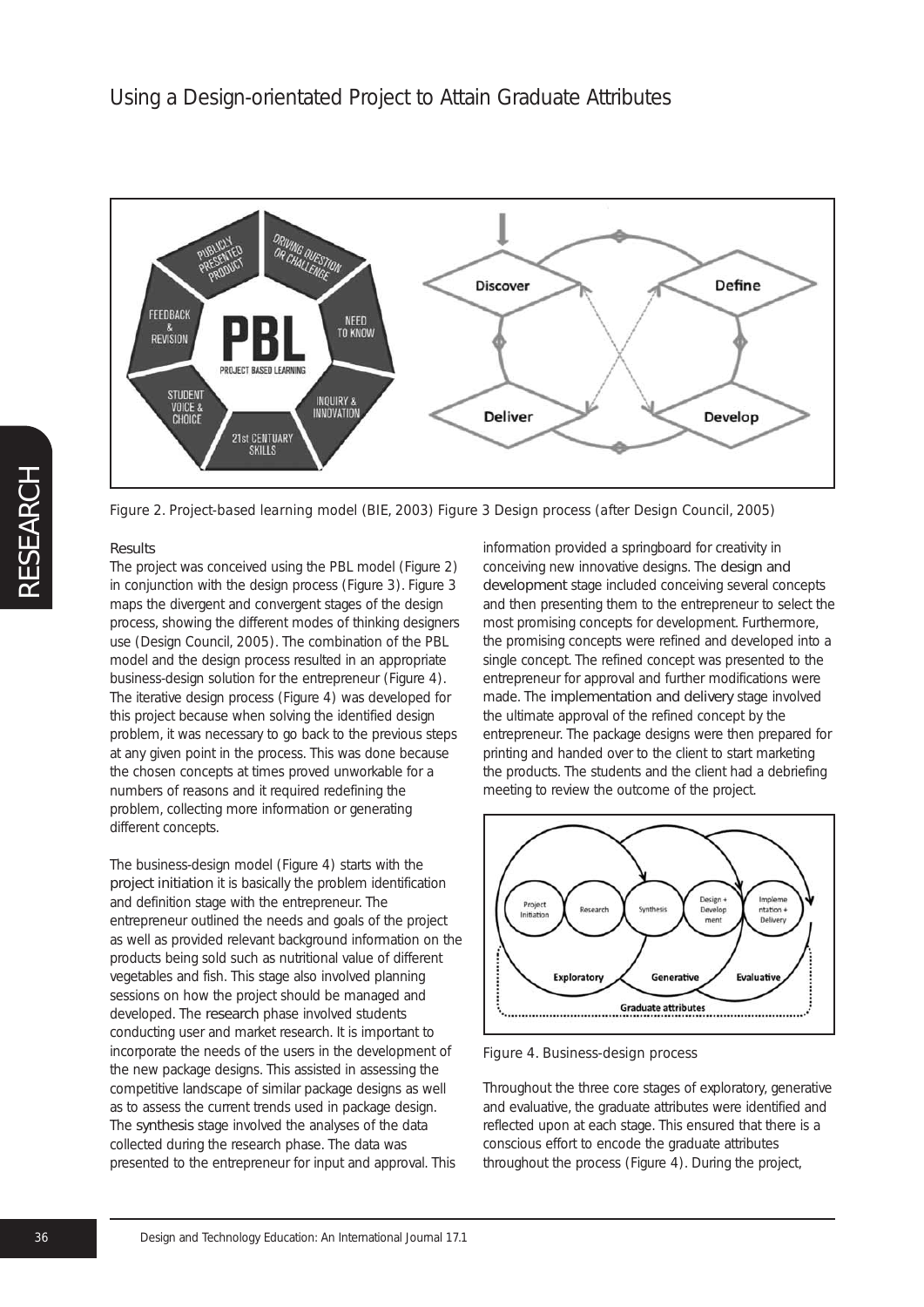students interacted with the entrepreneur, retail shops, users, lecturers and amongst themselves as individuals and at team level. It is during such interaction with various stakeholders that some key graduate attributes were developed such as communication skills, critical thinking skills, problem-solving skills and interpersonal skills, organisational and teamwork skills.

The foci of the study were to evaluate how many graduate attributes students believed they attained after undertaking this package design project as per their own ratings. Figure 3 shows that no respondent rated the attainment of the graduate attributes as poor, and (2%) rated them as satisfactory, (29%) as good (45%) as very good and (24%) as excellently attained (Figure 3).



*Figure 5. Overall perceived attainment of graduate attributes*

The overall results show that 20 students perceived that they have attained graduate attributes by undertaking this project (Figure 5).



*Figure 6. rating and comparison of the gradute attributes attainment*

By undertaking this project, it became clear that students claimed that the following skills were excellently attained as illustrated in Figure 6; social responsibility (43%), organisation and teamwork skills (38%), entrepreneurship skills (38%), communication skills (33%) and leadership skills (33%).

The graduate attributes rated very good to excellent (Figure 7) include the following: information and communication technology knowledge and skills (67%), Self-directed, lifelong learning skills (81%), Critical thinking skills (71%), creative thinking skills (76%), problem-solving skills (71%), communication skills (76%), entrepreneurship skills (76%), organisational and teamwork skills (81%), social responsibility (71%) and leadership skills (71%).



*Figure 7. Attributes rated very good or excellent*

These generic skills scored from very good to excellent forms the core skills perceived to have been attained during the process of undertaking the package design project. The stated skills tally those outlined by respondents qualitatively as the aspects they liked about the project. For example, one participant indicated that "*...undertaking this project will help us to be self-employed*". It is worth noting that respondents indicated in Figure 6 that this project assisted them to develop and refine their self-directed,

lifelong learning skills (81%) as well as organisational and teamwork skills (81%).

After students rated the perceived attainment of the graduate attributes, respondents were asked to respond qualitatively to three aspects. The first aspect was for respondents to reflect on what they liked about the project. Some respondents indicated that they gained a lot of valuable experience which they will use beyond the classroom environment. They stated that;

*It was an exciting learning experience. I was able to gain experience working on a real-life problem.*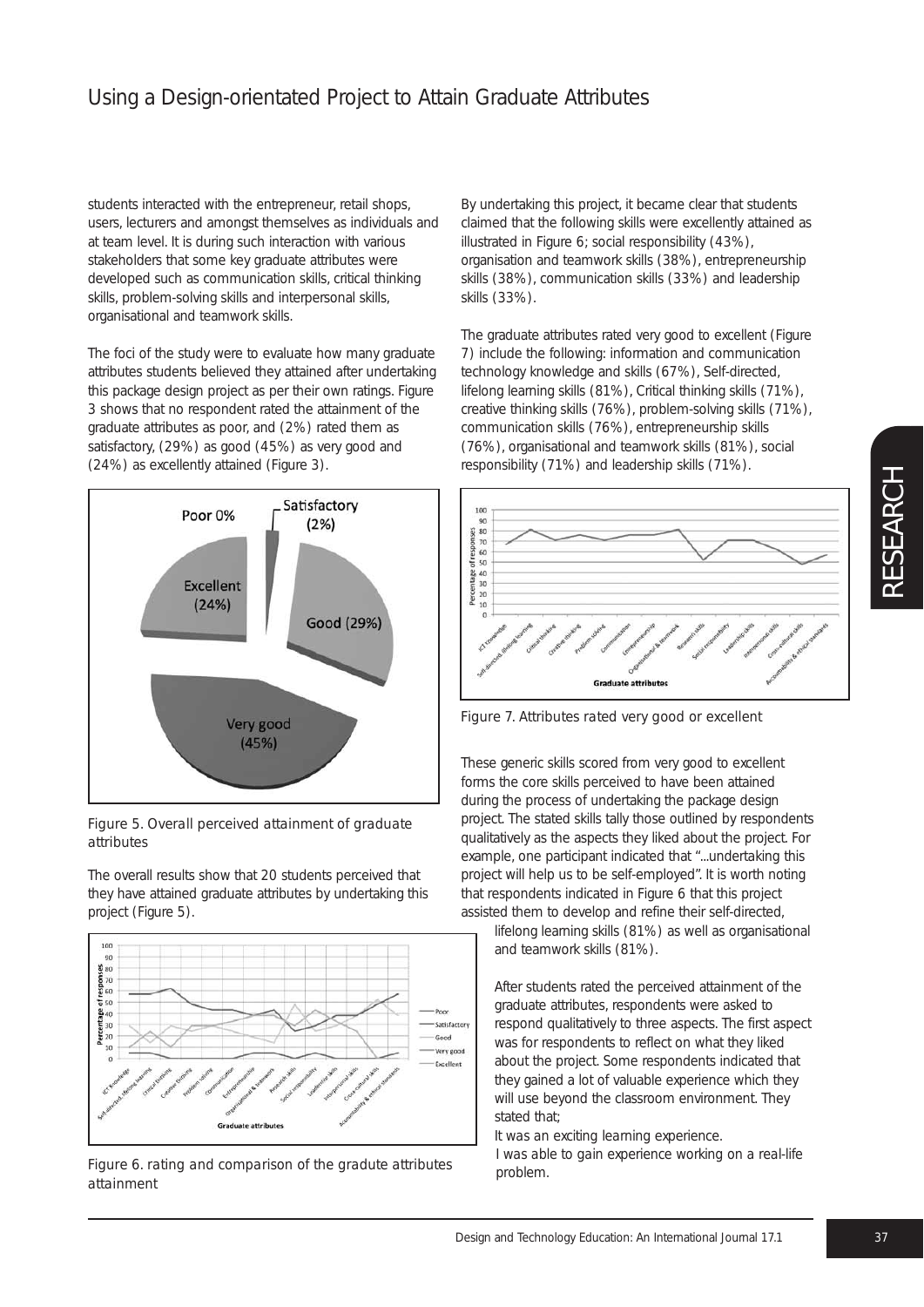*...it was a great experience which needs to be done often. It was an eye-opener as to what exactly is happening in the outside world.*

Furthermore, respondents liked the involvement of making a product for a real-life client. They expressed this by saying:

- *Getting to work with a real-life client was a valuable aspect I liked on this project.*
- *Having to design something for a client was quite interesting and challenging at the same time. I liked the involvement of the Local Enterprise Authority people.*

*The project linked the graduate with the market...* Respondents also appreciated the way the project was coordinated and conducted. Their views were as follows:

*The project was well conducted... ...keep doing such projects with business people.*

*You should assign projects like these to students in the future.*

The following areas need to be improved in future as per the respondents' recommendations. They expressed that the client was not providing certain information they needed to use on the package designs. One respondent also echoed that "*communication with the client need to be improved*". Some respondents stated that at the beginning of the project, some students attitude towards the project was negative and "*...need to be changed to a positive one*." Others outlined that groups of 4-5 students caused some logistics problems and in future we should consider pairing or forming groups of 3 students. Moreover, they suggested that in future the project should be run as a competition amongst the groups as expressed by this respondent: "*...incorporate some sort of competition between groups to encourage students to put more effort on the project*".

Another area which needs serious consideration was ethical and sustainability issues. The packages were designed using plastic (low density polyethylene) which is not environmental friendly. It was observed that "*the issue of ethics were not quite looked at in the sense that the project did not bring in more ecological and environmental issues.*"

Having discussed the feedback from students, the entrepreneur was also interviewed to give the overall impression of the project pertaining to the attainment of the graduate attributes. At first, he indicated that some big retail supermarkets rejected his products because the package designs were of low quality. His package designs used to have a sticker pasted on a transparent plastic

package (Figure 8). He sells diced carrots, and green peas but the old package was showing vegetables which were not diced (Figure 8).



*Figure 8. Sticker that was used*

The entrepreneur was happy that the project output will enable his company to actively compete favourably in the marketplace. The new package design meets the Botswana Bureau of Standards food packaging requirements (Figure 9).



*Figure 9. Front and back view of the new package design*

In terms of the attainment of graduate attributes by students, the entrepreneur stated that:

*...I think they have attained most of them such as research skills. ...they shared with me their research output especially the trends in food packaging design which has helped to improve the current design. We had an open communication line through emails, phone and face-to-face interaction during lively presentations.*

*I also liked the idea of students working as different companies. This helped to develop their teamwork and interpersonal skills because success in business relies on collaboration and teamwork...*

The above excerpts show that the entrepreneur felt that students developed their research skills, communications skills, organisational and teamwork skills and interpersonal skills.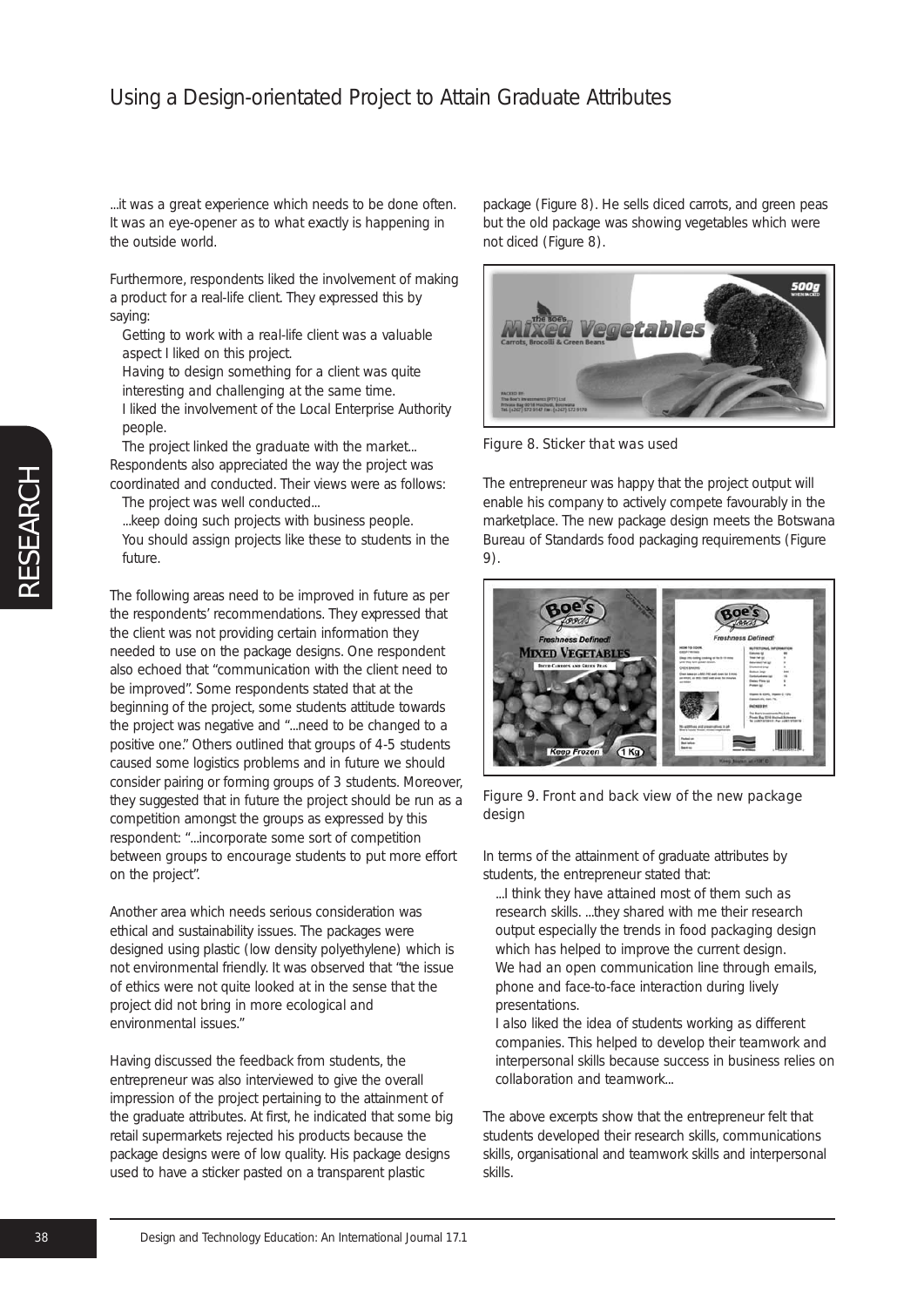Furthermore, the entrepreneur observed that:

*With regard to problem-solving skills, students managed to solve the problem at hand because they have delivered an innovative solution...*

*The final solution was creatively thought of as the new logo truly represents the company's vision, mission and values.*

*Above all, students did not charge me for their services and I think you are imparting the right social responsibility skills... Your students should continue assisting other entrepreneurs who are facing similar problems. ...they are many of us who struggle with branding and packaging our products.*

The entrepreneur verifies some of the students claim pertaining to the attainment of various graduate attributes. He believes that by undertaking this project, students also developed problem-solving skills, creativity skills and social responsibility skills.

# Discussion

The results show a positive response from students after undertaking a project done through the PBL approach. This is not surprising because a number of scholars have also alluded to the fact that students taught through the PBL approach develop a positive attitude towards learning and this approach also improves their academic performance (Mills & Treagust, 2004; Caplow et al., 1997; Hung et al., 2003; Jolly et al., 2009). PBL promotes students adoption of a deep (meaning-orientated) approach to learning as opposed to a surface (memorisation-intensive) approach.

The results also indicated that respondents rated selfdirected and lifelong learning and organisation and teamwork skills at 81% each. This fact is also substantiated by Prince & Felder (2006) that PBL enables students to acquire critical thinking skills, develop teamwork skills and self-directed learning skills. These are some of the core skills which are not easy to teach in a theoretical environment but students need to be given an opportunity to practice them as per John Dewey's concept of learning by doing. Employers are looking for such skills in an employee that is, an individual who is ready to learn new skills and can work in a dynamic environment in teams.

Social responsibility was also rated excellent because respondents felt an obligation of giving back something to the community especially to a small entrepreneur who is struggling to enter the highly competitive market. This in a way also acted as contributing to the corporate responsibility of the University of Botswana to the society. The project inculcated a value and skill which is highly needed in the society and students will use it in their

future endeavours to behave ethically and with sensitivity towards social, cultural, economic and environmental issues. Ditlev-Simonsen (2010) argues that striving for social responsibility helps individuals, organisations and governments to have a positive impact on development, business and society with a positive contribution to bottom-line results.

The merging of the PBL process and design process has produced an interesting model that could be used to assess students' views on the attainment of graduate attributes in an educational environment. The ultimate business solution model is not only focussed on the business output but also dovetailed in the educational outcomes. It delivers the right design solution to the client and provides a mechanism to assess how much students felt they have attained generic graduate attributes which have become an important issue in higher education. Another observation is that the merging of the PBL process and the design process raises the level of enthusiasm in participation on the part of the students, as they can see the practical manifestation and consolidation of their knowledge and skills in a real project beneficial to society. The aptitude and attitude is therefore elevated to newer levels, having an overall positive effect on the delivery.

The other generic attributes which were highly rated by respondents include critical thinking skills, creative thinking skills, problem-solving skills, communication skills, leadership skills and entrepreneurship skills (Figure 6). These were the core generic skills perceived to have been attained by students during the process of designing the packages. This shows that the project partly achieved its intended educational goal because a lot of graduate attributes were perceived to have been successfully attained as per the views of the students and the entrepreneur.

# Conclusion

The study has demonstrated that well managed projectbased learning can assist students in higher learning institutions in attaining graduate attributes. Graduate attributes are the generic skills that employers are looking for in employees in the ever-changing work environment. Institutions of higher education have a major responsibility for the smooth integration of graduates into professional life and society. Therefore, it is the responsibility of these institutions to develop modern curricula and course designs that build students knowledge and skills in a cohesive framework. The curricula should incorporate some of the broad attributes such as practical application, theoretical understanding, creativity and innovation. The evidence from the literature shows that institutions of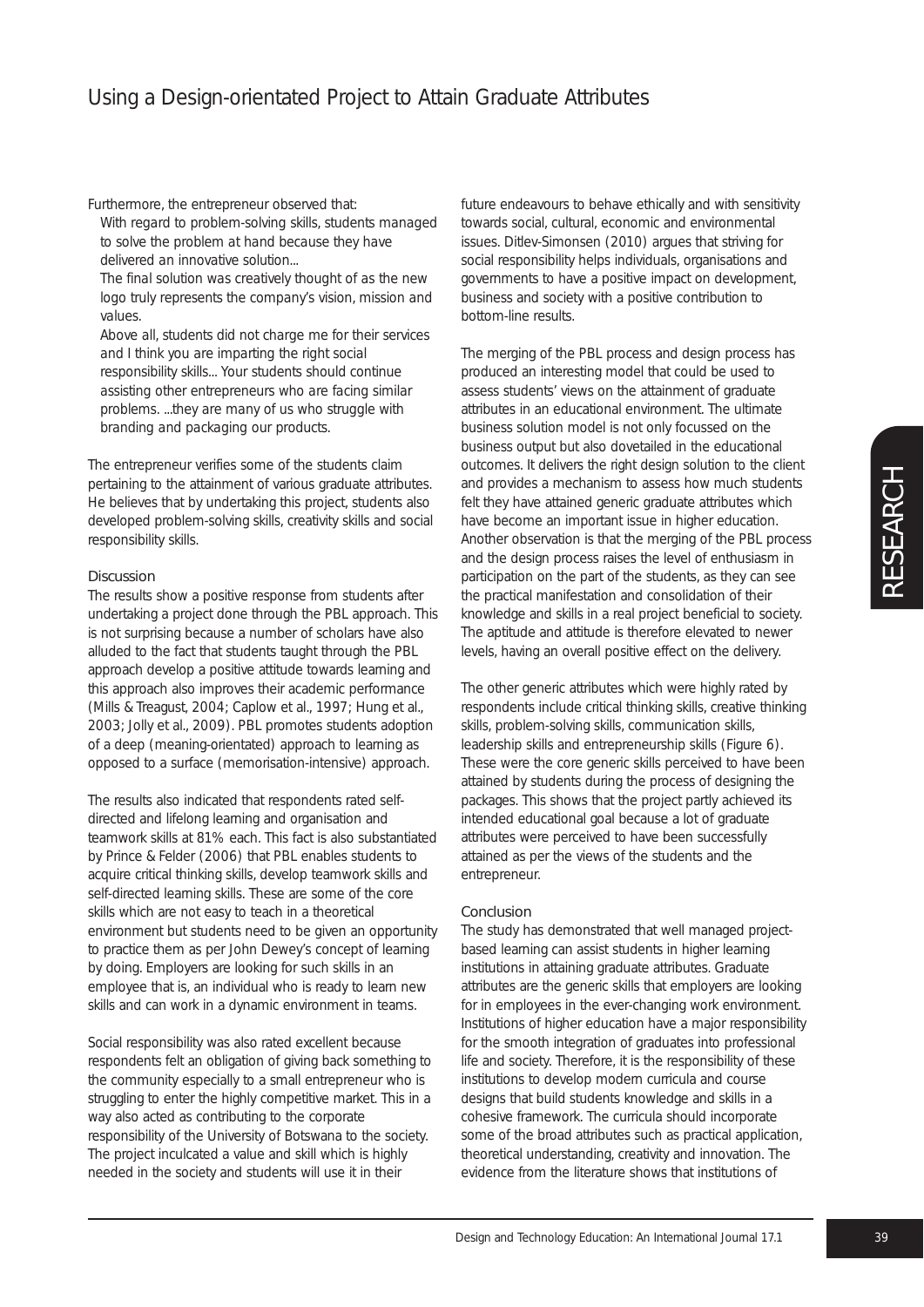higher education can no longer treat generic attributes as already mingled in the discipline-specific attributes.

Employers need workers who are adaptable, flexible, team workers, who can communicate well, critical and creative thinkers and who can solve problems as they arise. The design students at the University of Botswana have indicated through their graduate attributes ratings that they believe that they attained 98% of the same rated from good to excellent. The assessment was only based on students' opinions and it does not include the employers' point of view. A tracer studies will need to be conducted to compare students' views against those of the employers on the subject area. The results clearly indicate that:

- Students and entrepreneur felt that the graduate attributes can be attained through engaging in a real-life project by solving problems faced by the society.
- The effective approach of attaining graduate attributes were hinged in the concept of learning by doing thus engaging students in integrated activities that intimately link theory and practice.
- Students experimented with various real-life solutions to the problem identified and this built a long lasting impression in their personal and professional development as per the comments they made on the aspects they liked about the project.

The societal, industrial changes and demands dictate that the Universities have to continually adapt their teachinglearning methodologies to be relevant, appropriate and effective to address the attainment of graduate attributes. This necessitates a shift from teacher-centred to learnercentred approaches. One approach that has been found to cultivate the attainment of graduate attributes, making them relevant and contextual to societal needs, is projectbased learning, integrated into the knowledge and skills of the students and adapting them to industry requirements and rigour.

#### References

Ballantyne C., Lowe, K. & Marshall, L. (2004), '*What employers want: an initiative in testing graduate attributes and informing curriculum*'. Available online at http://www.herdsa.org.au/conference2004/Contributions/ NRPapers/P052-jt.pdf]. Retrieved November 8, 2011].

Barrie, S. C., Hughes, C. & Smith, C. (2009) '*The National graduate attributes project: Integration and assessment of graduate attributes in curriculum*'. Sydney: Australia Learning and Teaching Council.

Barrie, S. C. (2007) 'A Conceptual framework for the teaching and learning of generic graduate attributes'. *Studies in Higher Education*, 32, 4, 439-458.

Barrie, S. C. (2006) 'Understanding what we mean by generic graduate attributes of graduates'. *Higher Education*, 51, 2, 215-241.

Barrie, S. C. (2004) 'A research-based approach to generic graduate attributes policy'. *Higher Education Research and Development*, 23, 3, 261-275.

Barron, B. (1998) 'Doing with understanding: Lessons from research on problem-and project-based learning'. *Journal of the Learning Sciences* 7, 3, 271-311.

Baxter, P. & Jack, S. (2008) 'Qualitative Case Study Methodology: Study Design and Implementation for Novice Researchers'. *The Qualitative Report*, 13, 4, 544- 559.

Blumberg, B. (2000) 'Evaluating the evidence that problem-based learners are self-directed learners: A review of the literature'. In D. H. Evensen and C. E. Hmelo, (eds.), *Problem-based learning: A research perspective on learning interactions*, Mahwah, NJ: Erlbaum, 199–226.

Blumenfeld, P. C., Soloway, E., Marx, R. W., Krajcik, J. S., Guzdial, M. & Palinscar, A. (1991) 'Motivating problembased learning: Sustaining the doing, supporting the learning'. *Educational Psychologist*, 26, 3, 369-398.

Boud, D. & Falchikov, N. (2005) 'Redesigning assessment for learning beyond higher education'. *Research and Development in Higher Education*. In A. Brew & C. Asmar (eds), Sydney: HERDSA 28, 34–41.

Bowden, J., Hart, G., King, B., Trigwell, K. & Watts, O. (2000) *Generic capabilities of ATN University graduates*. Canberra: Australia Government Department of Education, Training and Youth Affairs. Available online at http://www.clt.uts.edu.au/ATN.grad.cap.project.index.html/ [Retrieved March 1, 2011].

Brears, L. & O'Sullivan, G. (2011) 'Preparing teachers for the 21st Century using PBL as an integrating strategy in Science and Technology'. *Design and Technology Education: An International Journal*, 16, 1, 36-46.

Buck Institute for Education (2003), *Project-based learning handbook: A guide to standards-focused project based learning for middle and high school teachers*. Novato, CA: Buck Institute of Education.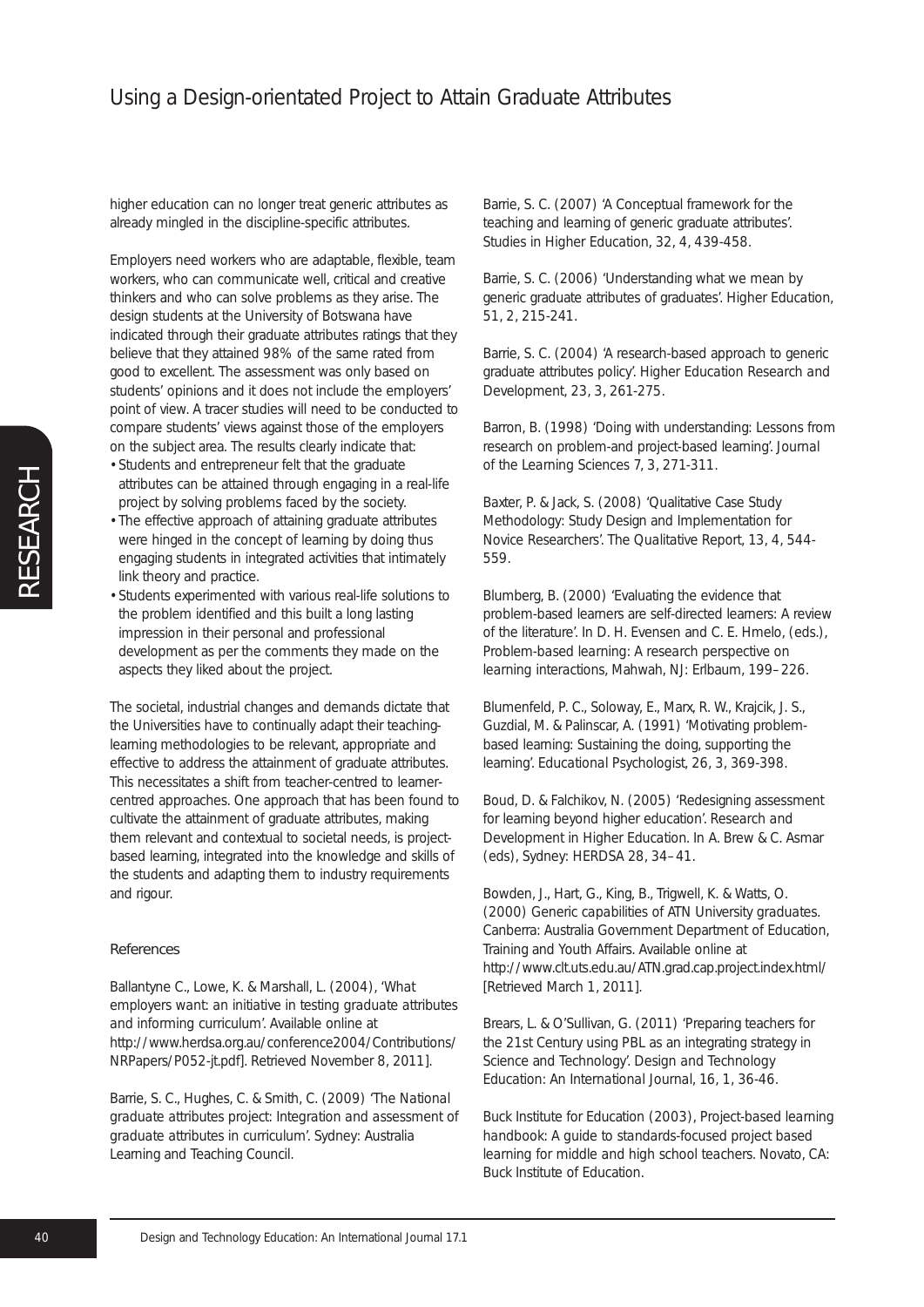Cleary, M., Flynn, R., Thomasson, S., Alexander, R. & McDonald B. (2007), *Graduate employability skills*. Department of Education, Victoria, Australia. Available at http://www.dest.gov.au/highered/bihecc. [Retrieved November 9, 2011]

Castello, J. J. (2009), *Non-probability sampling*. Available online at http://www.experiment-resources.com/nonprobability-sampling.html. [Retrieved March 2, 2011]

Caplow, J. H., Donaldson, J. F., Kardash, C. A., and Hosokawa, M. (1997) 'Learning in a problem-based medical curriculum: Students' conceptions'. *Medical Education*, 31, 1–8.

Chanock, K., Clerehan, R., Moore, T. & Prince, A. (2004) 'Shaping university teaching towards measurement for accountability: Problems of the graduate skills assessment'. *Australian Universities Review*, 47, 1, 22-29.

Chung, J. C. C., and Chow, S. M. K. (2004) 'Promoting student learning through a student-centered project-based learning subject curriculum', *Innovation in Education and Teaching International*, 41, 2, 157–168.

Crabtree, B. & Miller, W. (eds) (1999), *Doing qualitative research*. London: SAGE

Design Council (2005), '*The design process*'. Available online at http://www.designcouncil.org.uk/aboutdesign/How-designers-work/The-design-process/ [Retrieved November 16, 2011].

Ditlev-Simonsen, C. D. (2010) 'From corporate social responsibility awareness to action?' *Social Responsibility Journal*, 6, 3, 452-468.

Dods, R. F. (1997) 'An action research study of the effectiveness of problem-based learning in promoting the acquisition and retention of knowledge', *Journal for the Education of the Gifted*, 20, 423–437.

Doppelt, Y. (2009) 'Assessing creative thinking in designbased learning'. *International Journal of Technology and Design Education*, 19, 1, 55-65.

Duch, B. J. Groh, S. E. & Allen, D. E. (eds) (2001), *The power of problem-based learning: A practical "how to" for teaching undergraduate courses in any discipline*. Sterling, VA: Stylus Publishing.

Dym, C. L., Agogino, A. M., Frey, D. D. & Leifer, L. J. (2005) 'Engineering design thinking, teaching and learning'. *Journal of Engineering Education*, 94, 1, 103-120.

Garner, S. & Duckworth, A. (2000), The employability of design graduates: A study of competencies achieved through undergraduate design education. In C. A. Y. E. Swann, (ed) *Re-inventing Design Education in the University*. Perth, Curtin University of Technology.

Gijbels, D., Dochy, F., P. Van den Bossche, P. & Segers, M. (2005) 'Effects of project-based learning: A meta-analysis from the angle of assessment'. *Review of Educational Research*, 75, 1, 27–61.

Goldsworthy, A. (2003), *Developing generic skills: examples of best practice*. B-HERT News, 16, April. Available online at http://www.bhert.com/documents/B-HERTNEWSNo.16\_001.pdf [Retrieved March 2, 2011].

Graham, R. (2009), *UK approaches to engineering project-based learning*. Available online at http://web.mit.edu/gordonelp/ukpjblwhitepaper.pdf. [Retrieved September 9, 2011].

Grant, M. M. (2002) 'Getting the grip on project-based learning: Theory, cases and recommendations'. *Meridian: A Middle School Computer Technologies Journal*, 5, 1. Available online at http://www.ncsu.edu/meridian/ win2002/514/index.html [Retrieved March 10, 2011].

Green, W., Hammer, S. & Star, C. (2009) 'Facing up to the challenge: why is it so hard to develop graduate attributes', *Higher Education Research and Development*, 28, 1, 17- 29.

Hager, P. J. (2006), *Nature and development of generic attributes*. Dordrecht: Springer.

Hager, P. J. & Holland, S. (2006), Nature and development of generic attributes. In P. J. Hager & S. Holland (eds), *Graduate attributes, learning and employability*, 17-47. Dordrecht: Springer.

Hager, P. J. & Holland, S. & Beckett, D. (2002), *Enhancing the learning and employability of graduates: the role of generic skills*. Business/Higher Education Round Table Position Paper No. 9. Melbourne, Australia.

Haigh, M. & Clifford, V. (2010) 'Widening the graduate attribute debate: A higher education for global citizenship', *Brookes eJournal of Learning and Teaching*, 2, 5.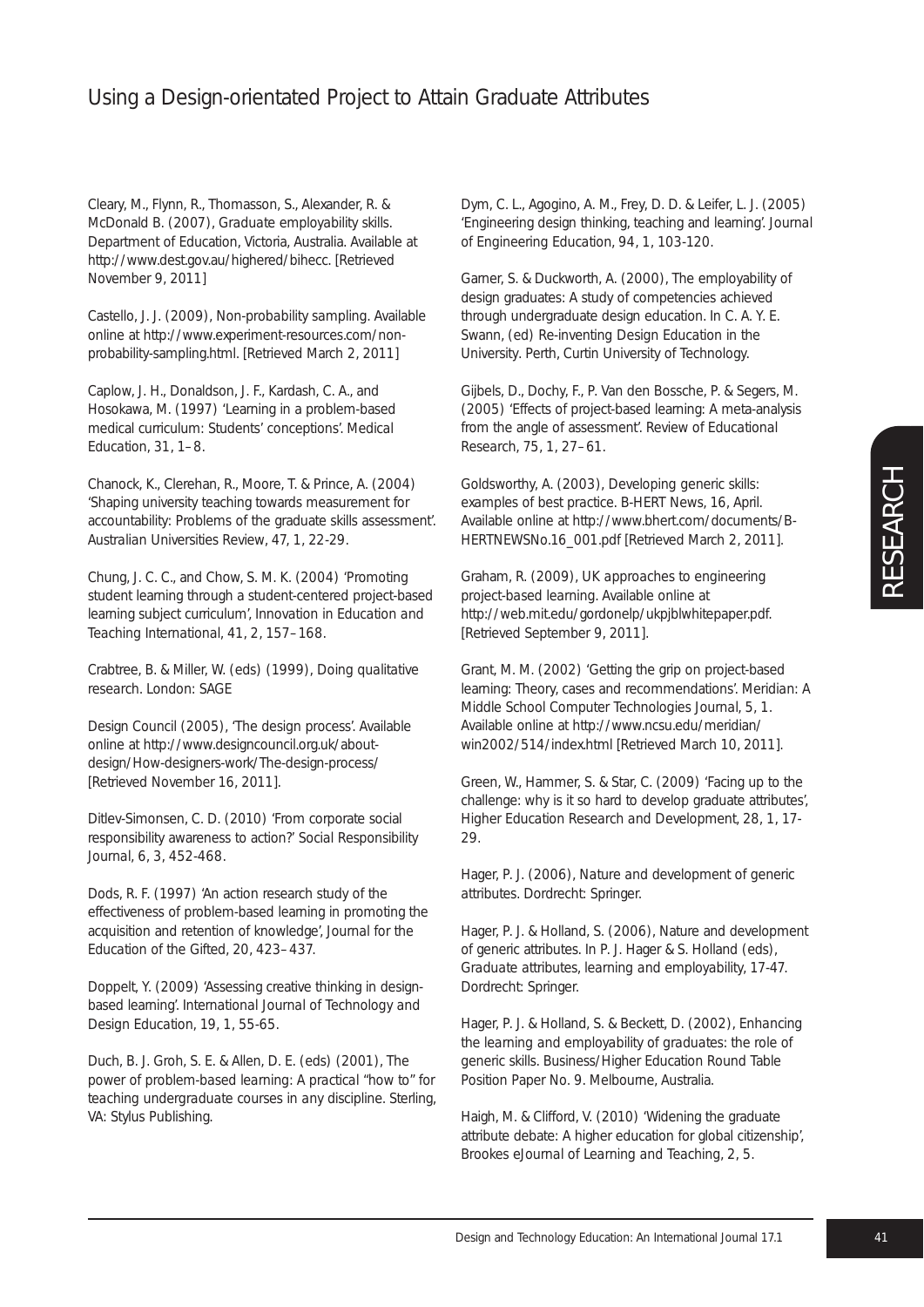Hmelo-Silver, C. E. (2004) 'Problem-based learning: What and how do students learn?' *Educational Psychology Review*, 16, 235-266.

Hogarth, T. (2007), *Employer and university engagement in the use and development of graduate level skills*, Department of Education and Skills Research Report RR835A. Available online at http://aces.shu.ac.uk/ employability/resources/RR835A.pdf. [Retrieved March 2, 2011].

Holmes, L. (2002) 'Reframing the skills agenda in higher education: graduate identify and double warrant'. In D. Preston (Ed.), *University of crisis*. London: Rodopi press.

*Job Outlook 2012 report* (2011), National Association of Colleges and Employers. Available online at http://www.naceweb.org/job\_outlook\_2012/. [Retrieved November 7, 2011].

Jolly, L., Crosthwaite, C. & Brown L. (2009), *Program logic approach to evaluating educational innovation*. Proceedings of the Research in Engineering symposium 2009, Palm Cove, QLD.

Hung, W., Bailey, J. H., & Jonassen, D. H. (2003), 'Exploring the tensions of problem-based learning: Insights from research'. In D. S. Knowlton & D. C. Sharp, (eds), *Problem-Based Learning in the Information Age*, New Directions for Teaching and Learning, 95, San Francisco: Jossey Bass, 13– 23.

Knight, P. & Yorke, M. (2006), *Employability: judging and communicating achievement*, Berkshire: Open University Press.

Lam, S. F., Cheng, R. W. & Ma, W. Y. K. (2009) 'Teacher and student intrinsic motivation in problem-based learning'. *Instructional Science*, 37, 6, 565-578.

Lieux, E.M. (1996), 'A comparative study of learning in lecture vs. problem-based format', *About Teaching*, No. 50, Center for the Effectiveness of Teaching and Learning, University of Delaware.

Marx, R. W., Blumenfeld, P. C., Krajcik, J. S., Blunk, M., Crawford, B., Kelly, B. & Meyer, K. M. (1994) 'Enacting project-based Science: Experiences of four middle grade teachers'. *The Elementary School Journal*, 94, 5, 517-538 Mills, J. E. & Treagust, D. F. (2004) 'Engineering education— Is problem-based or project-based learning the answer?' *Australasian Journal of Engineering Education*. Available online at http://www.aaee.com/journal/2003/ mills\_treagust03.pdf [Retrieved on September 8, 2011].

Molokwane, S., Khumomotse, S. & Moalosi, R. (2009), *Design programmes' responsiveness to economic, ecological and social imperatives: The case of the University of Botswana*. Proceedings of the MX Design Conference 2009, Mexico city, Mexico, 28 - 30 October 2009. Available online at http://www.dexigner.com/jump/ news/16871. [Retrieved on September 9, 2011]

Nettleton, S., Litchfield, A. & Taylor, T. (2008), *Engaging professional societies in developing work-ready graduates*. Proceedings of the 31st Annual International HERDSA Conference, 1-4 July, Rotorua, New Zealand, 241-251. Available online at http://www.hersa.org.au/upcontent/uploads/conference/2008/media/Nettleton.pdf [Retrieved March 1, 2011].

Prince, M. J. & Felder, R. M. (2006) 'Inductive teaching and learning methods: definitions, comparisons, and research bases'. *Journal of Engineering Education*, 95, 2, 123-138.

Savage, R. N., Chen, K. C. & Vanasupa, L. (2009) 'Integrating project-based learning throughout the undergraduate engineering curriculum'. *Engineering Management Review*, 37, 1, 25-30.

Sharp, D. M. M. & Primrose, C. S. (2003) 'The `virtual family': An evaluation of an innovative approach using project-based learning to integrate curriculum themes in a nursing undergraduate programme', *Nurse Education Today*, 23, 219–225.

Thomas, J. W. (2000), *A review of research on projectbased learning*. Available online at http://www.bie.org/ research/study/review\_of\_project\_based\_learning\_2000. [Retrieved September 21, 2010].

Treleaven, L. & Voola, R. (2008) 'Integrating the development of graduate attributes through constructive alignment'. *Journal of Marketing Education*, 30, 2, 160- 173.

University of Botswana (2008), *Learning and teaching policy*. Available online at http://tirisano/Academic%20 Affairs%20Policies/Learning%20and%20Teaching%20Poli cy%20-%20Approved%20by%20Senate%2020-2-08.pdf. [Retrieved March 1, 2011].